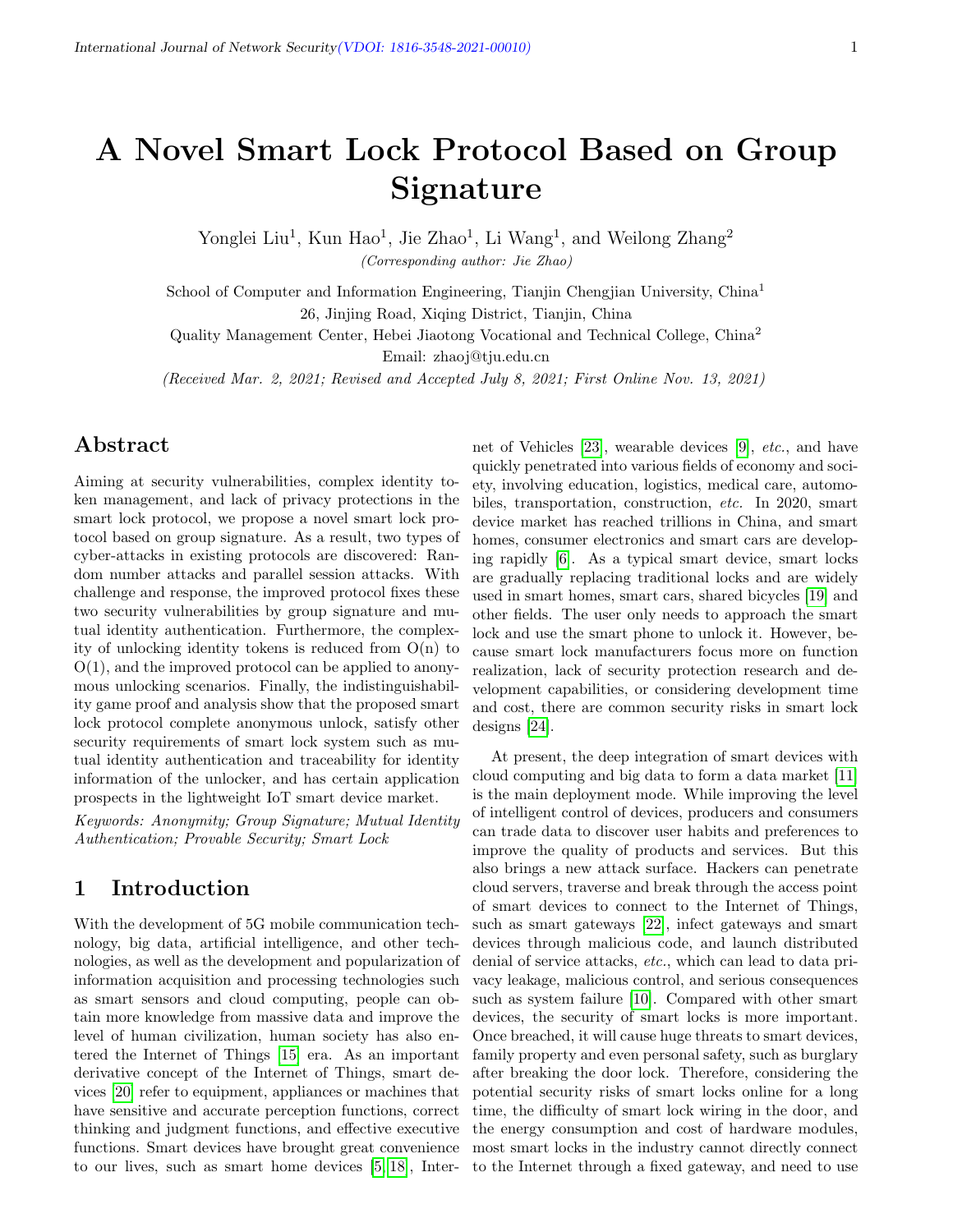Bluetooth Low Energy (BLE) Technology to connect to the Internet through smartphones as a mobile gateway, which is called Device-Gateway-Cloud model (DGC) [\[3\]](#page-8-12). The discussion of the security of smart locks in this article is also limited to the DGC model. Although the smart lock system using the DGC model can be offline for a long time to mitigate remote attacks and penetration, there are still serious security threats such as malicious unlocking, man-in-the-middle attacks, state consistency attacks, and even undiscovered security vulnerabilities. Furthermore, some anonymous unlocking scenarios, such as entering a self-serving adult product store are not considered. Therefore, based on previous research works, this article has discovered two security vulnerabilities in the original smart lock protocol, and proposed an improved smart lock protocol based on group signatures, which fixes the security vulnerabilities, simplifies the complexity of the certificate, and support anonymous unlocking.

# 2 Related Work

This section will summarize and review relevant researches on the security of smart locks.

#### 2.1 Traditional Digital Lock

A digital lock system called Grey project is developed for office environments in 2005 [\[2\]](#page-8-13). An equipment-based authentication method is proposed in this project by using early smart phone features, including usage of camera to scan a QR code to obtain public keys and network addresses, mobile phone anti-theft, and proof of access rights. However, the system unlocking delay is relatively high, and smart phones are evolving rapidly. Nowadays, mobile phone features and user needs have changed. Although the gray project is outdated, it has certain guidance for developing smarter locks that are safer, more user-friendly, and faster unlocking. The Raspberry Pi is a tiny and affordable computer, Pinjala et al. [\[13\]](#page-8-14) realize a smart lock based on the Raspberry Pi. After the visitor presses the doorbell, the smart lock activates the camera and sends reminders and real-time images to the administrator's smartphone. The administrator views and remotely authenticates visitor to complete the unlocking.

### 2.2 Smart Lock with Biometric Authentication

Smart locks with biometric authentication solve the problems of traditional digital lock that passwords are easy to lose and difficult to remember, and currently occupy certain markets, such as fingerprint recognition, face recognition, gesture recognition, and voice recognition. Zhu et al. [\[27\]](#page-8-15) use face recognition technology and open source software OpenCV to propose an attribute tracking algorithm and effectively improve the recognition accuracy. Compared with traditional digital locks, the use of biological features improves the security of remembering and storing keys, but increases the complexity of system deployment, additional hardware, and product costs. At the same time, in view of the application background of the Internet of Things, smart locks with biometric authentication usually lack fine-grained authority management and access control mechanisms.

### 2.3 Smart Lock with Other Auxiliary Technology

Some smart locks use other communication technologies as auxiliary authentication methods [\[7\]](#page-8-16), such as audio channel, USB, NFC, VLC, etc. Among them, visible light communication (VLC) technology uses visible light as the information carrier, and direct transmission of light signals in the air, which can effectively construct a secure information space with anti-interference and low energy consumption. Song et al. [\[14\]](#page-8-17) use visible light recognition technology to realize a smart lock. After the user uses the smart phone to complete the authentication, the LED light will send out a visible light signal, and the receiver on the smart lock receives the signal to complete the decoding, authentication and unlocking. However, smart phones and LED lights should be connected to the same home gateway, which increases the complexity of system deployment.

#### 2.4 Smart Lock with DGC Model

In order to adapt to the Internet of Things environment and reduce system complexity and control costs, most smart lock manufacturers adopt DGC architecture, such as August, Danalock, Okidokeys, and Kevo. Since the smart lock has no fixed network connection under the DGC model, the user's smart phone is required to act as a mobile gateway. Therefore, if a malicious user forcibly offline the phone, it will cause the communication interruption between smart lock and the cloud server, inconsistency of system status, and revocation evasion. Ho et al. [\[3\]](#page-8-12) use eventual consistency to solve the above problems. As long as an honest user approaches the smart lock, the cloud server will update the user permission list of the smart lock. However, this solution has an attack time window. During the time window, malicious users can still use the recovered credentials to unlock the door before the owner reaches home. In addition, in order to solve the location spoofing in the man-in-the-middle attack, wireless body area network technology is used to indicate the unlocking intention and assist the authentication of the unlocker. Patil et al. [\[12\]](#page-8-18) introduce an additional random number segment in the interaction between the smart lock and the cloud server in order to compensate for the attack time window of the state consistency attack. For users whose unlocking authority has been revoked, the server no longer provides encrypted random numbers for users. Therefore, illegal users will be rejected because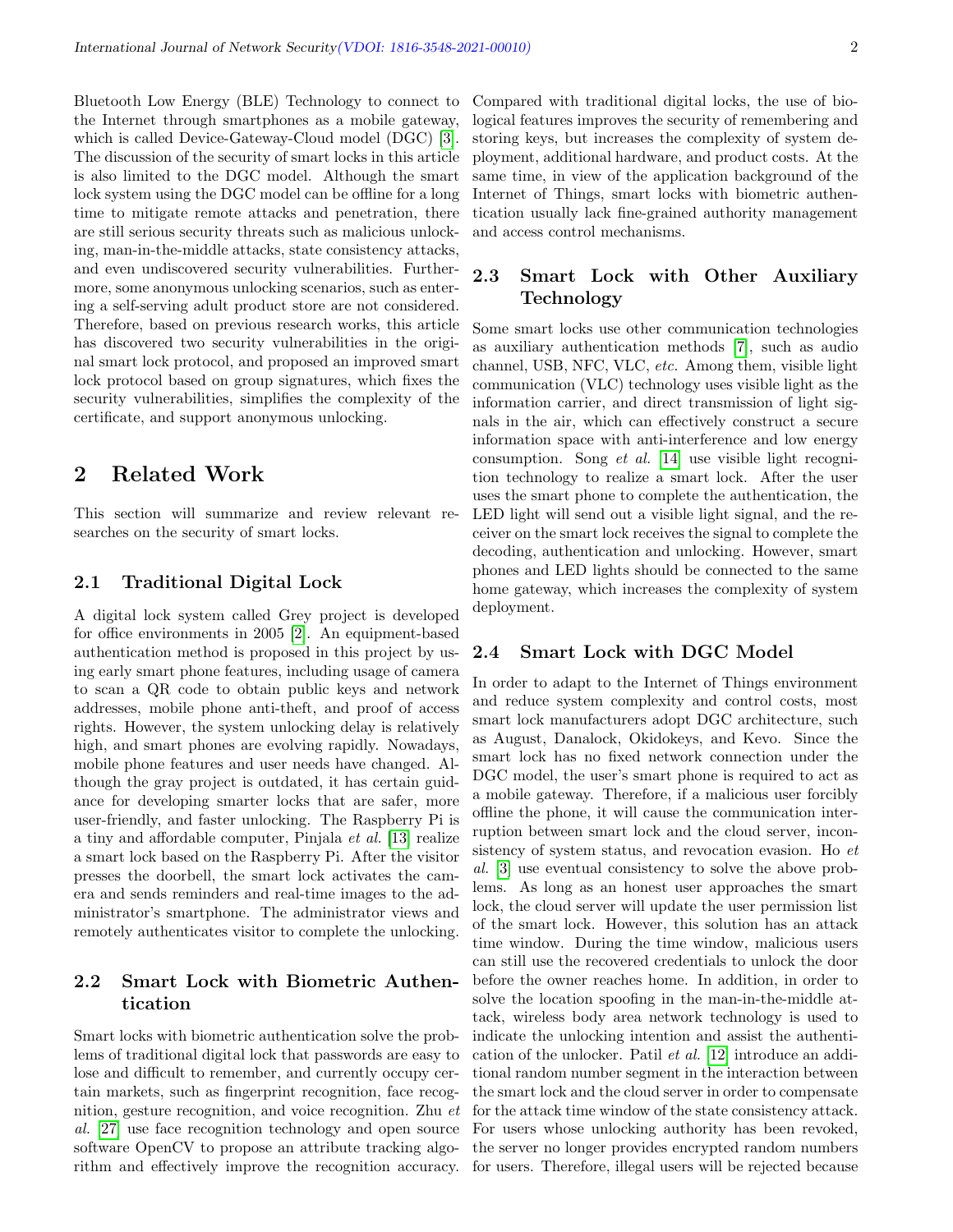

<span id="page-2-0"></span>Figure 1: DGC model of smart lock

they cannot provide the random number encrypted by the server within the attack time window. In addition, in order to prevent attackers from maliciously concealing the unlock access logs, additional cameras are used to directly upload the access logs to the cloud server, but the attack surface of the system is undoubtedly increased. Xin et al. [\[21\]](#page-8-19) propose an attribute-based access control mechanism for the problem of cascading deletion of smart lock permissions, using multiple environment attributes to refine access control and support group management, which is applicable to complex family relationships. Bapat et al. [\[1\]](#page-7-0) use steganography to enhance the security of Bluetooth low energy communication between smart phones and smart locks.

In summary, the smart lock with biometric authentication enhances the authentication security to a certain extent, but requires additional hardware and lacks the classification control ability of multiple roles. The auxiliary smart lock also requires additional hardware, which increases the complexity of system deployment. The existing DGC smart locks still have security vulnerabilities. Due to the use of unlock identity token management, as the number of users increases, smart locks have the problem of token storage space overhead, and anonymous unlocking scenarios are not considered, such as entering a self-serving adult product store. Therefore, this article will solve these issues.

# 3 DGC Model and Security Analysis

This section introduces the DGC-based smart lock system architecture and conducts a security analysis.

#### 3.1 DGC Model

The DGC model consists of three parts: a smart lock installed in the door, a smart phone, and a remote cloud server. Smart locks do not have a direct network connection to cloud services deployed on the Internet, requiring a smart phone to act as a wireless mobile gateway. The smart phone communicates with the smart lock through BLE, and the smart phone communicates with the remote cloud server through mobile communication network such as 5G, as shown in Figure [1.](#page-2-0)

Users are divided into four categories: owner, resident, recurring guest, and temporary guest. Among them, the owner can unlock the smart lock at any time and use all

the administrator functions provided by the smart lock manufacturer, such as granting/recovering permissions, viewing unlock access logs, and updating keys. Residents can unlock the smart lock at any time but cannot use the administrator functions. Recurring guests can unlock the smart lock during the authorized time period, such as housekeepers who come to clean the house every Tuesday from 9 to 11 am. Temporary guest can unlock the smart lock during a temporary period, such as a neighbor visiting from 3 to 4 pm on a sunny day.

#### 3.2 Smart Lock Protocol

The existing smart lock protocol [\[12\]](#page-8-18) is divided into three phases: Initialization, permission update, and unlocking.

#### 3.2.1 Initialization

- The smart lock (unique identification  $ID_L$ ) is built with the root key  $RK_L$  at the factory, and  $RK_L$  is sent to the owner safely and confidentially along with the product manual. At the same time, secure storage  $(ID_L, RK_L)$  in the manufacturer's cloud server is processed. And each user has his own public and private key pair  $(PK_U, SK_U)$ .
- The owner uses  $RK_L$  to access into the cloud server and generates the user's unlock identity certificate  $(Token_U)$ , which is stored in the cloud server subsequently.  $Token_U = (ID_L, ID_U, SN,$  $Name_U, Type_u, Days_U, Time_U, Dates_U, PK_U)_{RK_L},$ Wherein,  $Name<sub>U</sub>$  is the user's name;  $ID<sub>U</sub>$  is the unique user identification, which can be the user's mobile phone number;  $SN$  is the sequence number of the unlock identity certificate for permission update;  $Type_U$  is the user type such as owner, recurring guest, etc.; A combination of  $Days<sub>U</sub>$  and  $Time_U$  describes the authorized unlocking times for recurring guests,  $Dates_U$  describes the authorized unlocking times for temporary guests.  $Token_U$  is encrypted by  $RK<sub>L</sub>$ .
- The owner sends  $Token_U$  to the user, or after the user accesses the cloud server and passes identity authentication, such as a short message SMS, the user downloads the  $Token_U$  in the smart phone.

#### 3.2.2 Permission Update

- The owner access into the cloud server and updates the user's token.
- The owner's smartphone enters the Bluetooth communication range of the smart lock, and the cloud server sends the updated  $Token_U'$  to the smart lock.
- The smart lock uses  $RK_L$  to decrypt  $Token'_U$ , verifies whether the  $SN$  is fresh, and updates the permission list.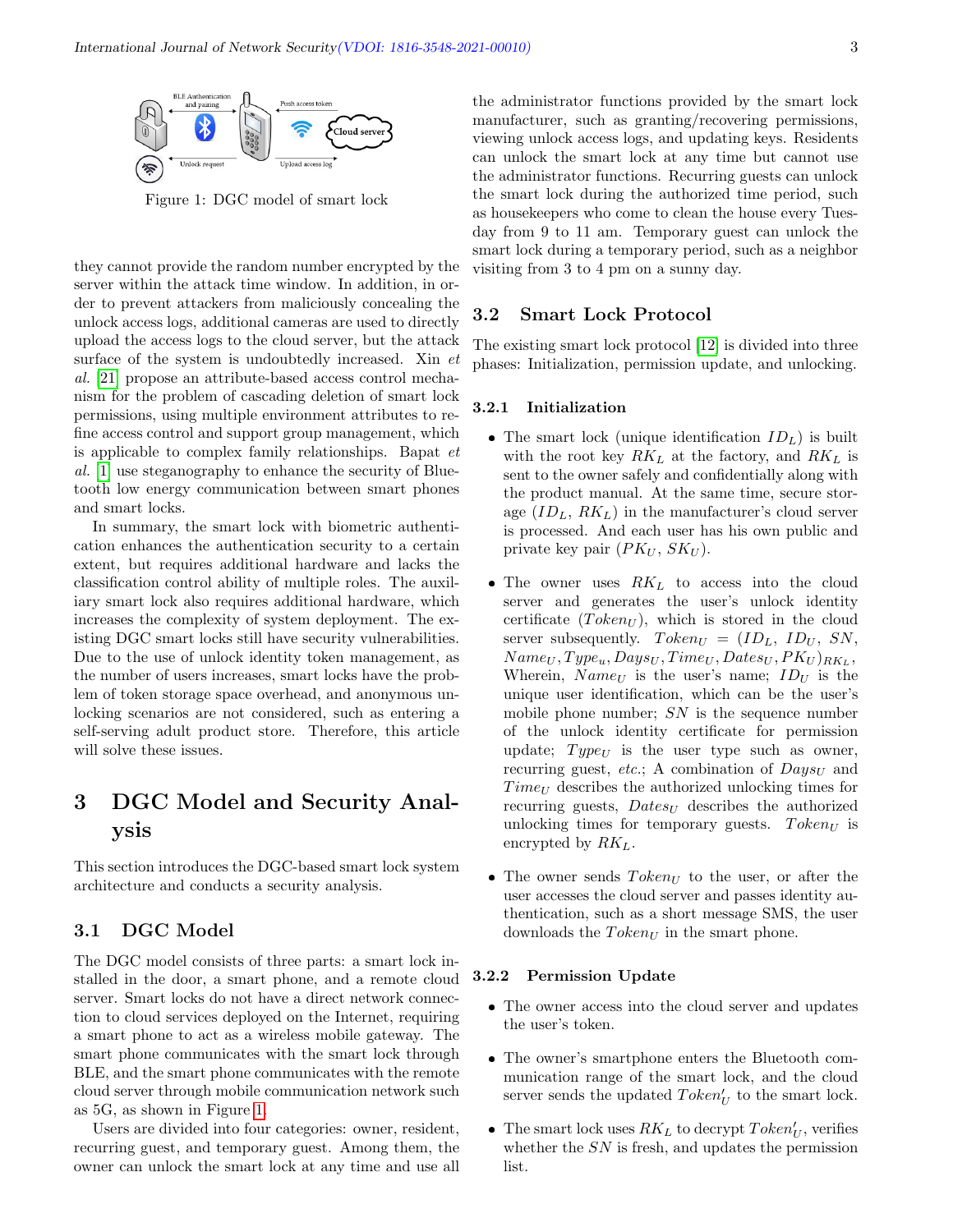#### 3.2.3 Unlocking

- When the user's smart phone enters the Bluetooth communication range of smart lock, the user sends the  $Token_{U}$  stored in the smart phone to the smart lock.
- The smart lock uses  $RK_L$  to decrypt  $Token_U$ , verifies whether the authority is consistent with the local tokens stored in the smart lock, and obtains the user's public key  $RK_U$ , and then  $(ID_L, N_1)$  is encrypted by  $PK_U$  and is sent to the user.
- The user uses the private key  $SK_U$  to decrypt to received  $(ID_L, N_1)$ , verifies the  $ID_L$  and sends  $N_1$ to the smart lock.
- The smart lock verifies  $N_1$  and unlocks. The unlock access log is encrypted by  $RK<sub>L</sub>$  and is sent to the cloud server.

#### 3.3 Attack Behavior Analysis

Since smart locks with DGC model belong to distributed system, which is inevitably with a network partition. According to the CAP theorem, the availability and consistency of access permission lists, unlock access logs and other data in smart locks and cloud servers cannot be realized at the same time. Therefore, the most serious threat of smart locks is state consistency attacks, such as revocation evasion, access log evasion, etc. In addition, due to the characteristics of BLE communication, there are man-in-the-middle attacks and denial of service attacks against the BLE protocol itself. In this section of attack behavior analysis, we analyze the previous research work about state consistency and man-in-the-middle attacks in Section 3.3.1 and 3.3.2. The Sections 3.3.3 and 3.3.4 are our novel work. We discovered random number attacks and parallel session attacks against security vulnerabilities in the original smart lock protocol.

#### 3.3.1 State Consistency Attack

- Revocation evasion. The owner access into the cloud server to withdraw the attacker's unlocking authority, and then the owner with the smart phone approaches to the smart lock to update the permission. However, in the attack time window, the attacker can still unlock the smart lock before the owner reaches home.
- Access log evasion. After the attacker unlocked the smart lock, the malicious smartphone receives the unlock access log and refuses to forward to the cloud server. In this way, the attacker could claim that stealing after unlocking is not convicted because the log was lost.
- Threat mitigation. Ho  $et$  al. [\[3\]](#page-8-12) use eventual consistency to solve the above problems, all honest users

regardless of owner unlocking the lock, it will trigger the permission update operation, but this action still has an attack time window. In addition, the unlock access log sent by the smart lock should be confirmed by the cloud server's signature, otherwise it will be retransmitted. Therefore, even if the attacker blocks the forwarding, the access log will be eventually uploaded to the cloud server when the honest user unlocks the smart lock. However, the attack time window still exists. Patil et al. [\[12\]](#page-8-18) introduce a random number  $N_c$  between the smart lock and the cloud server in order to defend revocation evasion. In the final step of unlocking phase, the user sends  $N_c$  encrypted by the cloud server using  $RK_L$ . The smart lock cannot be unlocked within the attack time window as the encrypted  $N_c$  is not be provided by the cloud server. However, the unlocking process requires the participation of the cloud server, in case of network connection problems or cloud server failure, the smart lock cannot be unlocked and the system availability cannot be guaranteed. In addition, in order to defend access log evasion, an additional camera with permanent network connection is used to directly upload the access log to the cloud server, but this undoubtedly increases the attack surface of the system.

#### 3.3.2 Man-in-the-Middle Attack

- The man-in-the-middle attack of the smart lock is essentially a collusion attack. Attacker A and attacker B have BLE communication channels, and both parties establish a hidden tunnel connection. A is close to the smart lock and is paired through BLE, and B is close to the user's smartphone and is paired through BLE. The user will mistakenly find that there is a smart lock around and sends token to B. B receives the token and forwards to A through the hidden tunnel. A sends the token to the smart lock. The smart lock generates a challenge. A continues to forward the challenge to B through the hidden tunnel, and B sends the challenge to the user. The user generates the challenge response and sends to B, and then B forwards the challenge response to A through the tunnel. Finally, A sends the challenge response to the smart lock, and the unlock succeeds.
- Threat mitigation. Some commercial smart locks use geo-fencing [\[16\]](#page-8-20) technology to assist the user's mobile phone to determine whether the smart lock is nearby. Therefore, the user's smartphone can recognize that the attacker B is not a real smart lock, and refuses to send token to initiate the session. However, studies have pointed out that geo-fencing technology has security threats such as mistaken unlocking in multiple entrances and exits scenario, and there are also geo-fencing spoofing attacks. The root of the problem lies in auto-unlocking. If the user's unlock intention is asked every time, such as APP pop-up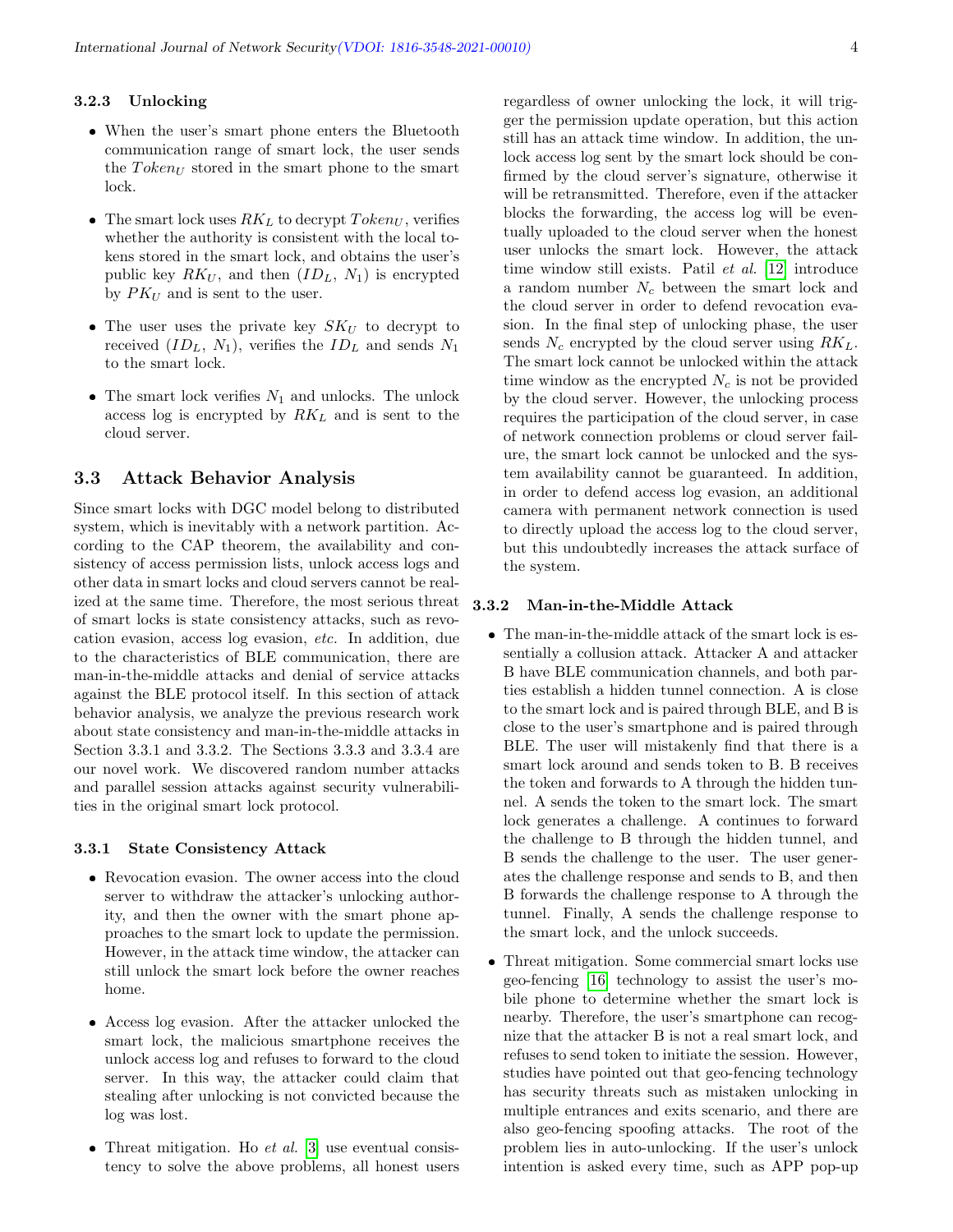window, SMS, etc., man-in-the-middle attacks can be easily identified. However, it greatly reduces the user experience and brings boredom. Therefore, the existing improvements are mainly to balance user experience and safety. Kevo smart lock combines geofencing and touch unlocking technology, the user reenters the geo-fencing boundary and touches the unlock button to unlock. However, the system cannot verify the identity of the toucher. Ho et al. [\[3\]](#page-8-12) use wireless body area network technology to indicate the unlocking intention. Compared with the Kevo smart lock, after the user touches the unlock button, the smart lock and the user's wearable device will complete the authentication to confirm the user's identity and then unlock.

#### 3.3.3 Random Number Attack

- We find an attack called random number attack. In the last step of the unlocking phase, the user sends  $N_1$  to the smart lock in plaintext. Therefore, the attacker passively listens for all communications between the smart lock and the legitimate user. And then, the attacker initiates a new session and replays the messages acquired during the passive listening. If the  $N_1$  is predictable, the attack can be succeeded, for instance, the  $N_1$  is incremental, the attacker injects  $N_1 + 1$  to maliciously unlock.
- Threat mitigation. The random number  $N_1$  is not predictable or is transmitted encrypted. In addition, the impersonation attack is fixed according to Section 3.3.4.

#### 3.3.4 Smart Lock Impersonation Attack

We find a smart lock impersonation attack launched by parallel session attack. The existing smart lock protocols mainly focus on authentication of user rather than the authentication of smart lock, because even if user unlock a fake smart lock, none of assets are lost. For instance, the original smart lock protocol only uses  $ID_L$  to authenticate the smart lock, the attacker can easily predict  $ID<sub>L</sub>$ through manufacturer past product identification number and product information.

• Attack description. Although the  $PK_U$  is protected in  $Token_U$  and encrypted by  $RK_L$ , compared to private key, the  $PK_U$  is more easily to disclosed. Therefore, the attacker can predict  $ID<sub>L</sub>$  and acquire  $PK_U$  in order to impersonate a legitimate smart lock. And then, the attacker launches unlocking interaction with legitimate users and obtains all communication traffic for replay attack, offline  $RK_L$  cracking and user unlocking behavior analysis. Under the conditions that the random number  $N_1$  is not predictable and is transmitted encrypted, we find a new parallel session attack to make random number attack successful. Firstly, we launch random number



<span id="page-4-0"></span>Figure 2: Parallel session attack

attack and acquire  $(ID_L, N_1)$  encrypted by  $PK_U$ . Secondly, without  $SK_U$ , we cannot acquire  $N_1$ , then launch a parallel session attack to impersonate a legitimate smart lock to ask the oracle of  $N_1$  from a legitimate user. Finally, the response of  $N_1$  is sent to victim of smart lock to complete malicious unlocking. The attack details are showed in Figure [2.](#page-4-0)

 Threat mitigation. The smart lock and the user are authenticated by a secure mutual authentication protocol, such as a challenge-response based mutual authentication protocol.

# 4 Improved Smart Lock Protocol based on Group Signature

The existing smart lock has high storage and communication overheads of unlocking identity certificate. In addition, in some scenarios, users have a strong desire to protect privacy, such as entering a self-serving adult product store. And as mentioned in Section 3.3, we found random number attacks and parallel session attacks. In response to the above problems, we propose a novel smart lock protocol to improve the smart lock protocol of reference [\[12\]](#page-8-18) and use group signature with a shorter signature length [\[4\]](#page-8-21) in our improvement protocol to realize the above security goals, as well as, suitable for lightweight smart home devices [\[8\]](#page-8-22) such as smart locks. Detailed group signature algorithm can be found in the literature [\[4\]](#page-8-21). The improved protocol in this article focuses on anonymity, reducing communication and storage overheads of lengthy unlocking identity credential, and the security feature of the protocol to resist random number attacks and parallel session attacks that we have discovered.

#### 4.1 Group Signature

#### 4.1.1 Setup

The algorithm is given a system safety parameter  $\lambda$  and generates system public parameters  $PP =$  $(q, G_1, G_2, G_T, e, P_1, P_2, H(\cdot), n)$ , wherein,  $G_1, G_2,$  and  $G_T$  are cyclic groups of order q (of length  $\lambda$  bits). e:  $G_1\times G_2\to G_T$  is a bilinear mapping.  $P_1$  and  $P_2$  are generators of  $G_1$  and  $G_2$  respectively.  $H(\cdot) : \{0,1\}^* \to \{0,1\}^n$  is a safe hash function. The random numbers d, s, u are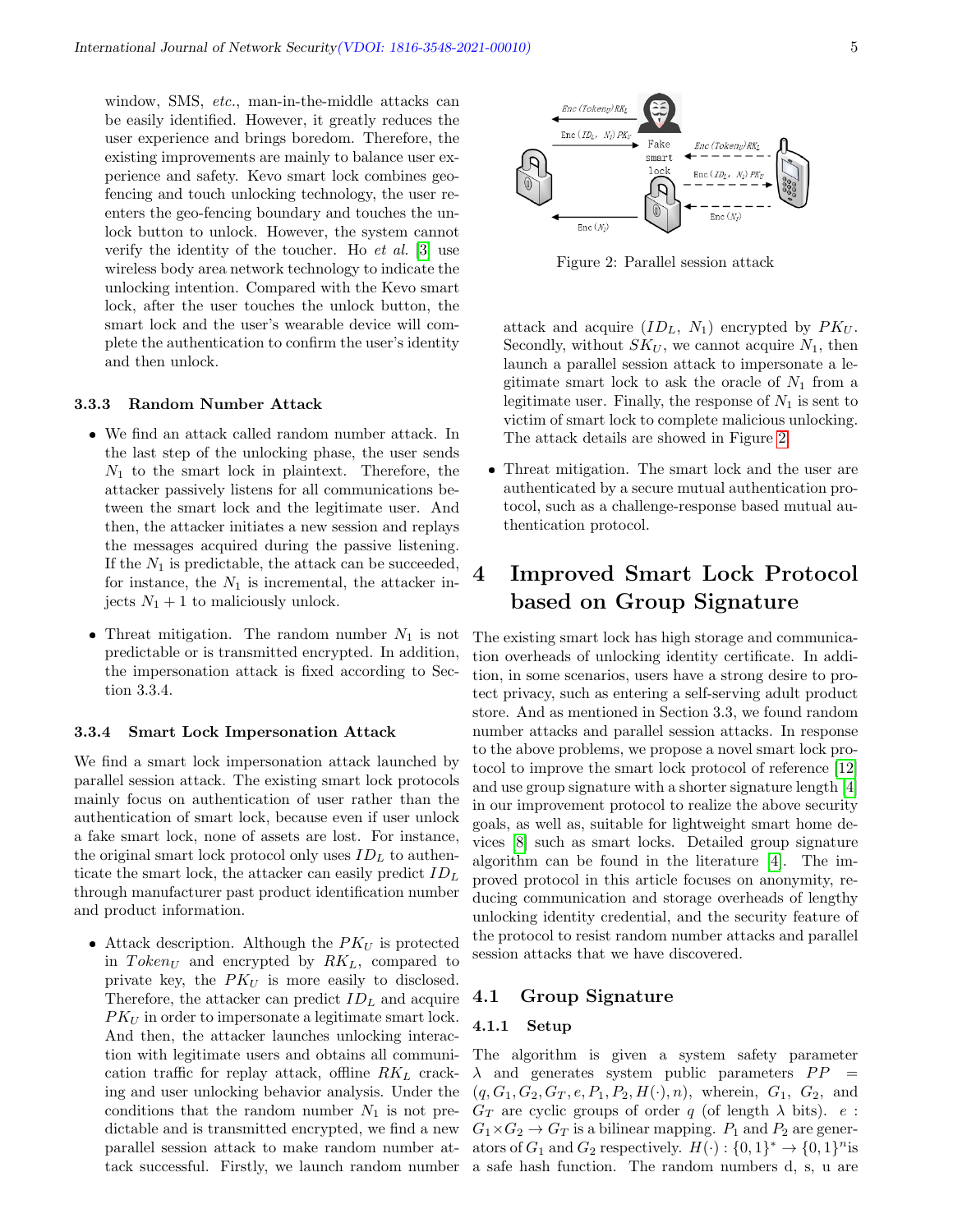chosen to calculate  $D = d \cdot P_1$ ,  $S = s \cdot P_2$ ,  $U = u \cdot P_1$  and respectively. The private key of group administrator sk is  $(d, s)$ ; the tracing private key tk is u; the group public key  $qpk$  is  $(D, S, U)$ .

#### 4.1.2 Enroll

According to the  $PP$  and the group administrator sk, the group member private key  $gsk$  is generated.  $x_i$  is randomly select and calculate  $Z_i = (d-x_i)(sx_i)^{-1} \cdot P_1$  and  $tag_i = H(x_i \cdot Z_i)$ . The private key of the group member  $gsk_i = (x_i \cdot Z_i)$ . The group administrator manages the list of members  $list = (GU_i, tag_i)$ .

#### 4.1.3 GSign

According to  $PP$ ,  $gsk_i$ ,  $gpk$ , group members randomly select k and calculate  $C_1 = k \cdot P_1, C_2 = x_i \cdot Z_i + k \cdot U$ and  $Q = e(U, S)^k$ . For the message m to be signed, the group members further calculate  $c = H(C_1, C_2, Q, m)$  and  $w = kc + x_i$ . The signature  $GSig(m) = (C_1, C_2, c, w)$ .

#### 4.1.4 GVerify

The verifier verifies whether the signature is legal according to m,  $GSig(m)$ , and gpk. The verifier calculates  $Q' = \frac{e(C_2, S) \cdot e(P_1, P_2)^w}{e(c_1 C_2 + D_1 P_2)}$  $\frac{(C_2, S) \cdot e(P_1, P_2)^{-}}{e(c \cdot C_1 + D, P_2)}$  and verifies whether  $c =$  $H(C_1, C_2, Q', m).$ 

#### 4.1.5 GTrace

The group manager determines the signer according to the tracing private key tk and  $GSig(m).tag_i = H(C_2 - u \cdot C_1)$ is calculated and search to determine the signer in the list of members List.

#### 4.1.6 Revoking

The group administrator adds the revoked member's private key material  $x_i$  or  $x_i \cdot Z_i$  to the revocation list  $RList$ , the verifier traverses all the  $x_i$  or  $x_i \cdot Z_i$  in the RList, and recognizes the revoked member by whether  $e(C_2, S)$ .  $e(x_i \cdot P_1, P_2) = e(D, P_2) \cdot Q'$  or  $e(C_2 - x_i \cdot Z_i, S) = Q'$ respectively.

#### 4.2 Improved Smart Lock Protocol

Due to space limitations, this section focuses on describing the differences and improvements compared to the original smart lock protocol. Wherein, the details of unlocking are shown in Figure [3.](#page-5-0)

#### 4.2.1 Initialization

 The smart lock generates its own public-private key pair  $(PK_L, SK_L)$ . The users are managed by group including permanent user group and guest group, and the token is simplified. The owner/administrator creates a group signature system to generate one permanent user group and n guest groups with  $GPK, tk$ ,



<span id="page-5-0"></span>Figure 3: Improved unlocking protocol

and sk. The owner/administrator uses sk to generate gsk of each user.  $Token = (ID_L, SN, GN, Time,$  $Cycle, gpk)_{RK_L}$ . Wherein,  $GN$  is the group number, 1 represents the permanent user group, and  $2-n$  represents the guest group with overlapping visit times, such as cleaning staff and water and electricity maintenance workers who visit from 8:00 to 9:00 every Tuesday. gpk is group signature public key. Given that guests often visit periodically, such as weekly cleaning and annual house maintenance, the field of the Cycle is made to replace the field of Days and Dates for simplifying and reducing the length of token in original smart lock protocol. For instance,  $Cycle$  is 0 for temporary visit once, 1 for every day, 30 for every month, etc. And access time determination is whether current time is equal to  $Time + nCycle$ .

• The owner/administrator securely sends the  $Token$ and the corresponding group member private key *qsk* to each user.

Compared with the original protocol, all users from one group only store one token on the smart lock and cloud server, where n is the number of users, the complexity is reduced from  $O(n)$  to  $O(1)$ . And the length of the token is also reduced, which is more friendly to lightweight IoT devices such as smart locks.

#### 4.2.2 Unlocking

- When the smart phone of user enters the scope of Bluetooth communication with smart lock, the user sends  $Token||N_r$  to the smart lock.
- The smart lock uses  $RK_L$  to decrypt  $Token$ , and determines freshness and updates  $Token$  through  $SN$ ; the smart lock verifies whether the permissions are consistent with the local Token stored in the smart lock; the Token will be stored in the smart lock directly, if a user of the group opens the lock the first time; the smart lock acquires the group signature public key  $GPK$ .  $(N_1, N_r)$  is encrypted by the private key  $SK_L$  of smart lock and sent to the user.
- User decrypts  $(N_1, N_r)$  by the public key  $PK_L$  of the smart lock, verifies the  $N_r$ , sends  $N_1$  to the smart lock and signs  $N_1$  with the private key  $GSK$  of the group member.
- The smart lock verifies  $N_1$ , uses  $GPK$  to verify the signature, and judges whether the user's permission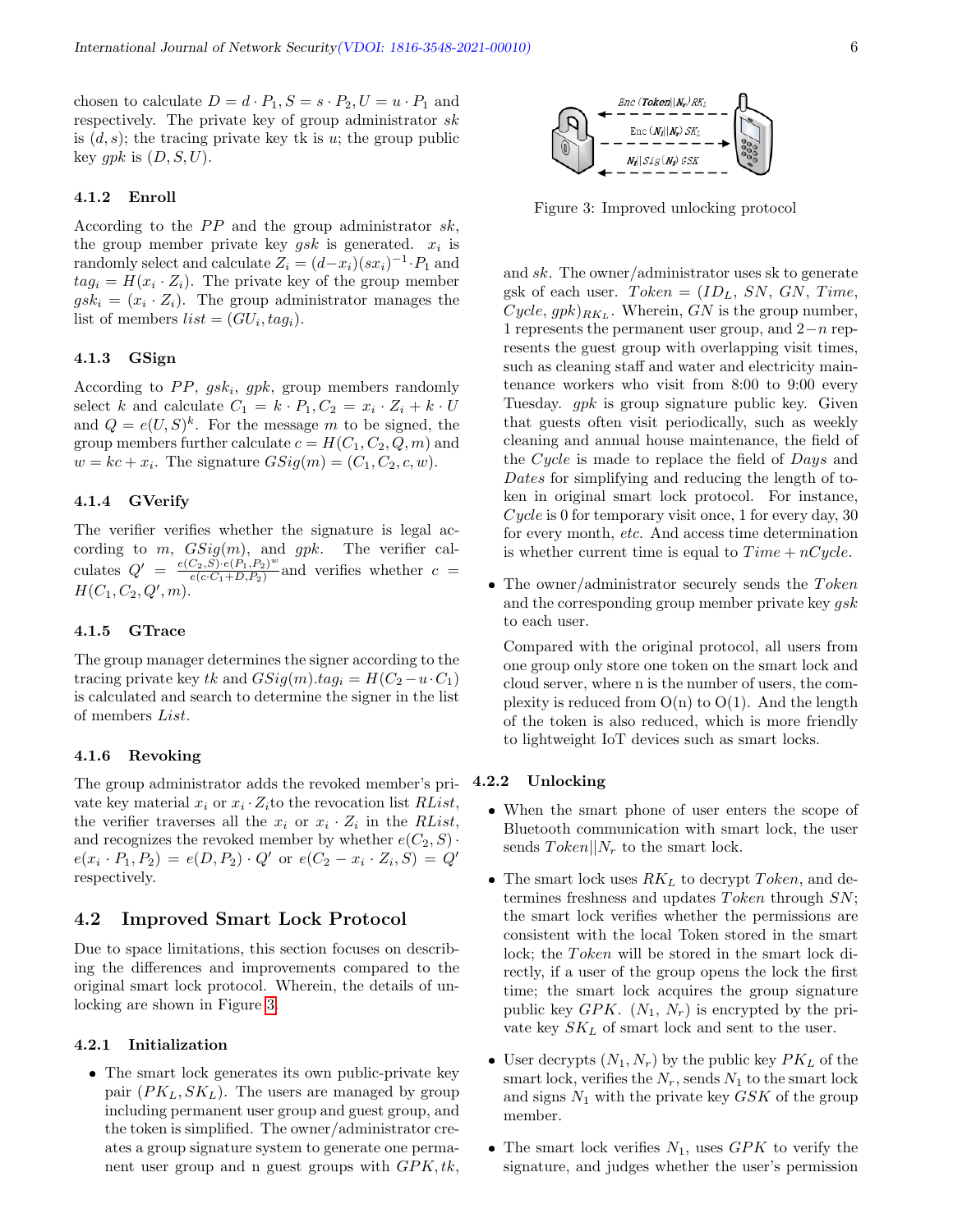has been revoked according to the group member revoking algorithm. If the above verifications pass, the lock will be unlocked, and the unlock access log is sent to the cloud server.

#### 4.2.3 Permission Update and Log Access

- The owner/administrator accesses into the cloud server and generates the RList using the group member revoking algorithm.
- The smart phone of the honest user enters the Bluetooth communication range of the smart lock, and the cloud server sends encrypted RList to the smart  $lock.(ID_L, SN, GN, RList)_{RK_L}$
- If the above algorithms are performed or partly performed on the smart door lock or the user's mobile phone, that the smart door lock is directly controlled by the mobile phone, more functions and class libraries related to smart lock hardware should be installed on the smart phone, which increases the complexity of the system and the energy consumption of the smart lock undoubtedly. Moreover, for the equipment manufacturer, the control of the smart lock and the collection of product usage data are lost. Under the DGC model, the wireless communication link such as 5G from the mobile phone to the cloud server has more mature security protection methods, but the BLE link between the mobile phone and the smart door lock is relatively insecure, and there are more security threats such as illegal eavesdropping and man-in-the-middle attacks. Therefore, in the balance between cloud server single point of failure and system security, this paper also continues to use the DGC model for group signature algorithm performed in could server.
- Two methods can be adopted to trace unlocker. The former one is that the smart lock sends unlock access log with group signature to the cloud server, the owner/administrator logins cloud server and use tk to trace unloker. The latter one is that the cloud server sends  $(ID_L, SN, GN, RList)_{RK_L}$  to the smart lock in the initialization phase, the smart locks use  $tk$  trace unlocker and sends unlock access log with revealed unlocker directly to the cloud server. This approach conflicts with the original intention of anonymity and increases the security risk of the system when the smart lock is physically attacked or captured, so we adopt the former.

#### 4.3 Security Analysis

In this section, using the provable security theory, a security model of our improved smart lock protocol is established, and security analysis is processed.

#### 4.3.1 Adversary Model

The system has smart locks, users, cloud servers, and adversaries  $A$ . The ability of the adversary  $A$  is consistent with the Dolev-Yao model [\[17\]](#page-8-23), which can passively listen, steal, forge, and block all communication between users in the channel. Using an oracle to simulate an instance run of the protocol, the attack capabilities of adversary A can be simulated as the following oracle queries:

- Setup-Oracle. A can acquire  $PP$ ,  $gpk$  and public key  $PK<sub>L</sub>$  of the smart lock by querying the oracle.
- Excute-Oracle. The oracle simulates passive attacks. A can acquire all the messages sent by honest users running the smart lock protocol by querying the oracle.
- $\bullet$  Send-Oracle. The oracle simulates active attacks,  $A$ sends a message msg to the oracle, and the oracle processes msg according to the protocol rules, and sends the result  $msg'$  to  $A$ .
- Corrupt-Oracle. The oracle simulates the loss of the unlocking identity credential, and A can acquire the token of any user through query.
- Handle Dispute-Oracle. The oracle simulates signature tracing, and A asks the identity of the signer associated with the  $N_1$ . The oracle calculates  $tag_i$ through tk and returns  $tag_i$  to A.
- Test-Oracle. The oracle does not simulate attack ability of A, but judges the advantage of A in winning the game. After receiving the query request, A randomly selects two unlocking sessions  $S_0$  and  $S_1$  that A has never inquired in the handle dispute oracle. The oracle randomly selects  $b \in \{0, 1\}$ , and uses tk to trace the message in the session Sb:  $N_1||GSig(N_1)|$ and calculate  $tag_b$ . A gets  $tag_b$  and guesses  $b'$ . If  $b' = b$ , A wins, otherwise, A loses.  $ADV_{SL}^{A}(A)$  is defined as the winning advantage of A.

$$
ADV_{SL}^A(A) = |Pr(b' = b) - 1/2| \tag{1}
$$

#### 4.3.2 Indistinguishability Game Proof

Theorem 1. The improved smart lock protocol is anonymous, if and only if  $ADV_{SL}^A(A)$  is negligible for any polynomial adversary A.

*Proof.* Assumes that  $ADV_{SL}^A(A)$  is not negligible in distinguishing unlock session  $S_0$  and  $S_1$ . Defines adversary B that can break the group signature system, and the attack capabilities of adversary  $B$  can be simulated by similar oracles in Section 4.3.1, wherein, in the Test-Oracle, B randomly selected two group signature message  $m_1||GSig(m_1)$  and  $m_2||GSig(m_2)$ . The oracle randomly selects  $b \in \{0,1\}$ , and uses tk to trace the message  $m_b||GSig(m_b)$  and calculate  $tag_b$ . B gets  $tag_b$  and guesses b'. If  $b' = b$ , B wins, otherwise, B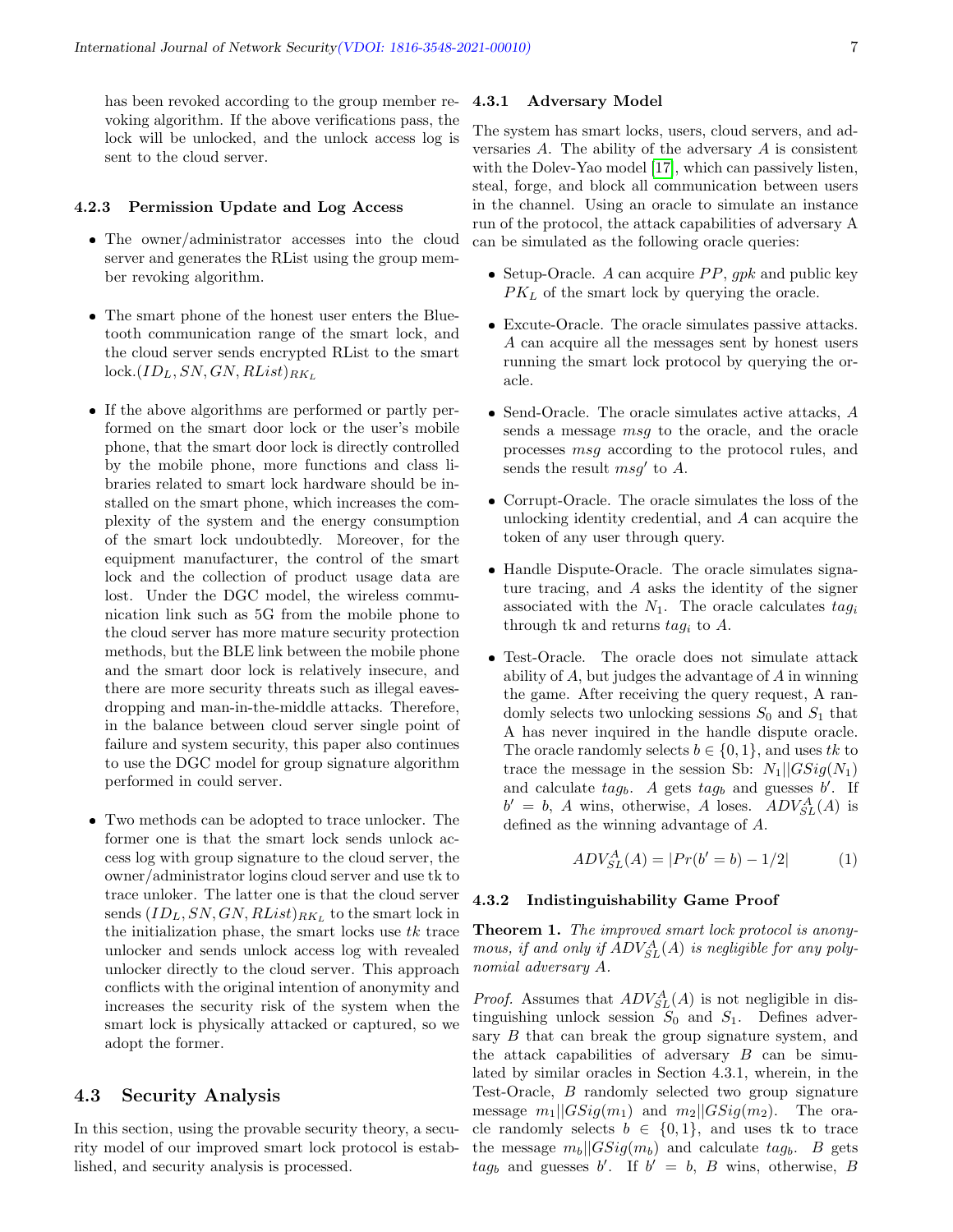loses. Obviously,  $ADV_{SL}^{A}(A) = ADV_{GS}^{A}(B)$  then the adversary  $B$  has a non-negligible advantage in breaking the anonymity of group signature, which contradicts with the Theorem that there is no polynomial adversary can attack the group signature anonymity with a non-negligible advantage [\[4\]](#page-8-21), so the hypothesis is not valid and Theorem 1 is correct.  $\Box$ 

#### 4.3.3 Other Security Analysis

In addition to unlocking anonymity, the improved smart lock protocol has other security features.

- Resistance to state consistency and man-in-themiddle attacks. (in Section 3.3.1 and 3.3.2) Aiming at state consistency attacks and man-in-the-middle attacks, we follow the improvements of previous researchers. Due to system complexity considerations, we use the honest user mechanism and log confirmation mechanism of Ho *et al.* [\[3\]](#page-8-12) to mitigate state consistency attacks, and use the mechanism of disabling auto-unlocking by the advisement of Patil et al. [\[12\]](#page-8-18) to mitigate man-in-the-middle attack in our improved protocol.
- Mutual authentication for resistance to random number and parallel session attack. (in Section 3.3.3 and 3.3.4)The improved smart lock protocol uses challenge  $N_r$  and the smart lock private key  $SK_L$ to encrypt  $N_r$ . Since the attacker cannot obtain  $SK_L$ , the smart lock cannot be faked. Simultaneously, a group signature is used for user authentication. Since the attacker cannot obtain the group member's private key  $gsk_i$ , the signature of  $N_1$  cannot be constructed for the attacker to impersonate the user. Therefore, the improved smart lock protocol can resist random number attacks and parallel session attacks.
- Token loss and forgery. If the user's Token is illegally leaked, although the attacker can initiate an unlock request, but since the group member's private key  $g s k_i$  cannot be obtained, the signature of  $N_1$  cannot be constructed to impersonate the user. In addition, because the attacker cannot obtain the root key  $RK<sub>L</sub>$ and cannot forge Token.
- Resistance to replay attacks. When an attacker performs a replay attack, it will fail because of the freshness of the random number, even if using the Send-Oracle in 4.3.1. For example, the attacker C impersonates a legitimate user to maliciously unlock the lock and replay the unlock request. In last step of the protocol, C requires a group signature on the random number selected by the smart lock, such as  $N_6$ . C launches a parallel session attack through Send-Oracle and impersonates a legitimate smart lock to send  $N_6$  to a legitimate user for the answer to the  $N_6$  signature. But since the private key  $SK_L$  of the

smart lock cannot be obtained, the Send-Oracle cannot be performed. Even if the attacker replays the question  $N_6$  encrypted  $SK_L$ , however the  $N_r$  of two parallel session are different, the attack is impossible to succeed. Therefore, C can only passively listen to the communication traffic of the legitimate user and smart lock for a long time until C captures the  $N_6$ signature and replays.

Assumes that  $|N_1|$  represents the length of random number  $N_1$ . Obviously, the following winning advantage of adversary C can be conducted.

$$
ADV_{SL}^{Replay}(C) \le 1/2^{|N_1|} \tag{2}
$$

Under a secure random number length, such as 256 bits, the winning advantage of adversary C can be ignored, and the improved smart lock protocol can resist replay attacks.

 Traceability. When a security accident or property loss occurs, the owner/administrator can use the tracing key  $tk$  to find the intruder. Since the attacker cannot obtain  $tk$ , the attacker cannot acquire traceability.

## 5 Conclusions

With the advent of the Internet of Things era, smart devices have gradually entered all aspects of social and economic life. As an important smart device, the security of smart locks has attracted much attention. Two new security vulnerabilities in the existing DGC architecture smart lock protocol are discovered in this article: random number attacks and parallel session attacks. A smart lock protocol based on group signature is proposed, which simplifies the complexity of unlocking identity credentials from  $O(n)$  to  $O(1)$ , resists random number attacks and parallel session attacks, and can be applied to anonymous unlocking scenarios. The indistinguishability game proof and security analysis show that the improved smart lock protocol proposed in this article satisfies the security requirements of smart locks and has certain application prospects. In the next step, we will study the proposed improved smart lock prototype system and explore the combination of other related security technologies, such as machine learning [\[26\]](#page-8-24) and blockchain [\[25\]](#page-8-25).

Funding: This research was funded by National Natural Science Foundation of China, grant number NO. 61902273.

### References

<span id="page-7-0"></span>[1] C. Bapat, S. Inamdar, G. Baleri, et al., "Smartlock security re-engineered using cryptography and steganography," in International Symposium on Security in Computing & Communication, pp. 325- 336, 2017.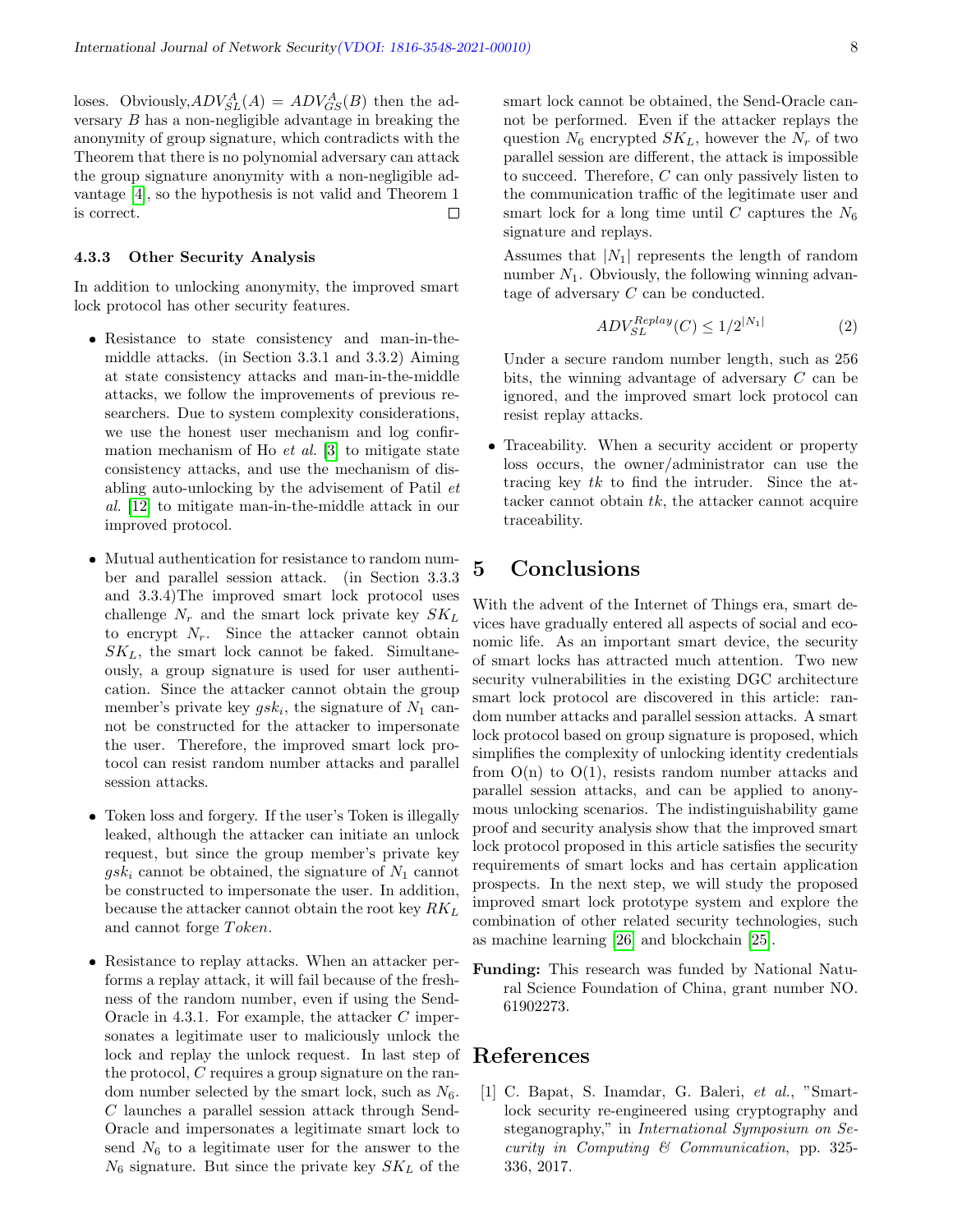- <span id="page-8-13"></span>[2] L. Bauer, S. Garriss, J. M. Mccune, et al., "Deviceenabled authorization in the grey system," in  $In$ ternational Conference on Information Security, pp. 431-445, 2005.
- <span id="page-8-12"></span>[3] G. Ho, D. Leung, P. Mishra, et al., "Smart locks: Lessons for securing commodity internet of things devices," in Proceedings of the 11th ACM on Asia Conference on Computer and Communications Security, pp. 461-472, 2016.
- <span id="page-8-21"></span>[4] T. Ho, L. Yen, C. Tseng, "Simple-yet-efficient construction and revocation of group signatures," International Journal of Foundation of Computer Science, vol. 26, no. 5, pp. 611-624, 2015.
- <span id="page-8-2"></span>[5] Q. Huang, Z. Li, W. Xie, et al., "Edge computing in smart homes," Journal of Computer Research and Development, vol. 57, no. 9, pp. 1800-1809, 2020.
- <span id="page-8-6"></span>[6] iiMedia Research, 2020 China Smart Hardware Industry Development Panorama Research Report, 2020. ([https://www.iimedia.cn/c400/](https://www.iimedia.cn/c400/70397.html) [70397.html](https://www.iimedia.cn/c400/70397.html))
- <span id="page-8-16"></span>[7] J. Jeong, "A study on smart door lock control system," Cluster Computing, vol. 19, no. 3, pp. 1- 11, 2016.
- <span id="page-8-22"></span>[8] C. Lin, D. He, N. Kumar, et al., HomeChain: A blockchain-based secure mutual authentication system for smart homes," IEEE Internet of Things Journal, vol. 7, no. 2, pp. 818-829, 2020.
- <span id="page-8-5"></span>[9] Q. Liu, T. Li, Y. Yu, et al., "Data security and privacy preserving techniques for wearable devices: A survey," Journal of Computer Research and Development, vol. 55, no. 1, pp. 14-29, 2018.
- <span id="page-8-11"></span>[10] Y. Meng, S. Li, Y. Zhang, et al., "Cyber physical system security of smart home platform," Journal of Computer Research and Development, vol. 56, no. 11, pp. 2349-2364, 2019.
- <span id="page-8-9"></span>[11] M. Moniruzzaman, S. Khezr, A. Yassine, et al., "Blockchain for smart homes: Review of current trends and research challenges," in Computers  $\mathcal{C}$ Electrical Engineering, vol. 83, 2020. ([https://doi.](https://doi.org/10.1016/j.compeleceng.2020.106585) [org/10.1016/j.compeleceng.2020.106585](https://doi.org/10.1016/j.compeleceng.2020.106585))
- <span id="page-8-18"></span>[12] B. Patil, P. Vyas, R. K. Shyamasundar, "SecSmart-Lock: An architecture and protocol for designing secure smart locks," International Conference on Information Systems Security, pp. 24-43, 2018.
- <span id="page-8-14"></span>[13] S. Pinjala, S. Gupta, "Remotely accessible smart lock security system with essential features," in International Conference on Wireless Communications Signal Processing and Networking, 2019. DOI: 10.1109/WiSPNET45539.2019.9032715.
- <span id="page-8-17"></span>[14] S. J. Song, H. Nam, "Visible light identification system for smart door lock application with small area outdoor interface," Current Optics and Photonics, vol. 1, no. 2, pp. 90-94, 2017.
- <span id="page-8-0"></span>[15] Q. Sun, J. Liu, S. Li, et al., "Internet of things: Summarize on concepts, architecture and key technology problem," Journal of Beijing University of Posts and Telecom, vol. 33, no. 3, pp. 1-9, 2010.
- <span id="page-8-20"></span>[16] S. Tang, Y. Yu, R. Zimmermann, et al., "Efficient geo-fencing via hybrid hashing: A combination of bucket selection and in-bucket binary search," ACM Transactions on Spatial Algorithms & Systems, vol. 1, no. 2, 2015.
- <span id="page-8-23"></span>[17] Z. Tang, X. Li, "The formalization description of the dolev-yao intruder model," Computer Engineering & Science, vol. 32, no. 8, pp. 36-45, 2010.
- <span id="page-8-3"></span>[18] J. Wang, Y. Li, Y. Jia, et al., "Survey of smart home security," Journal of Computer Research and Development, vol. 55, no. 10, pp. 2111-2124, 2018.
- <span id="page-8-7"></span>[19] S. Wang, Y. Liu, D. Li, et al., "A ferrofluid-based planar vibration energy harvester for smart lock of shared bicycle," International Journal of Applied Electromagnetics and Mechanics, vol. 61, no. 2, pp. 293-300, 2019.
- <span id="page-8-1"></span>[20] Y. Wang, C. Zhang, D. Huo, et al., "A survey of security threats and defending technologies on IoT smart devices," Journal of Cyber Security, vol. 3, no. 1, pp. 48-67, 2018.
- <span id="page-8-19"></span>[21] Z. Xin, L. Liu, G. Hancke, "AACS: Attribute-based access control mechanism for smart locks," Symmetry, vol. 12, no. 6, pp. 1050, 2020.
- <span id="page-8-10"></span>[22] W. Yan, Z. Wang, H. Wang, et al., "Survey on recent smart gateways for smart home: Systems, technologies, and challenges," in Transactions on Emerging Telecommunications Technologies, 2020. ([https:](https://doi.org/10.1002/ett.4067) [//doi.org/10.1002/ett.4067](https://doi.org/10.1002/ett.4067))
- <span id="page-8-4"></span>[23] F. Yang, S. Wang, J. Li, et al., "An overview of internet of vehicles," China Communications, vol. 11, no. 10, pp. 1-15, 2014.
- <span id="page-8-8"></span>[24] M. Ye, N. Jiang, H. Yang, et al., "Security analysis of internet-Of-things: A case study of August smart lock," in IEEE Conference on Computer Communications Workshops, 2017. DOI: 10.1109/INF-COMW.2017.8116427.
- <span id="page-8-25"></span>[25] Y. Yuan, F. Wang, "Blockchain: The state of the art and future trends," Acta Automatica Sinica, vol. 42, no. 4, pp. 481-494, 2016.
- <span id="page-8-24"></span>[26] L. Zhang, Y. Cui, J. Liu, et al., "Application of machine learning in cyberspace security research," Chinese Journal of Computer, vol. 41, no. 9, pp. 1943- 1975, 2018.
- <span id="page-8-15"></span>[27] Z. Zhu, Y. Cheng, "Application of attitude tracking algorithm for face recognition based on openCV in the intelligent door lock," Computer Communications, vol. 154, pp. 390-397, 2020.

# Biography

Yonglei Liu is an associate professor in the school of computer and information engineering, Tianjin Chengjian University. In 2014, he received the Ph.D. degree from Tianjin University in computer application technology. His main research interests include computer network performance optimization, wireless network security, network